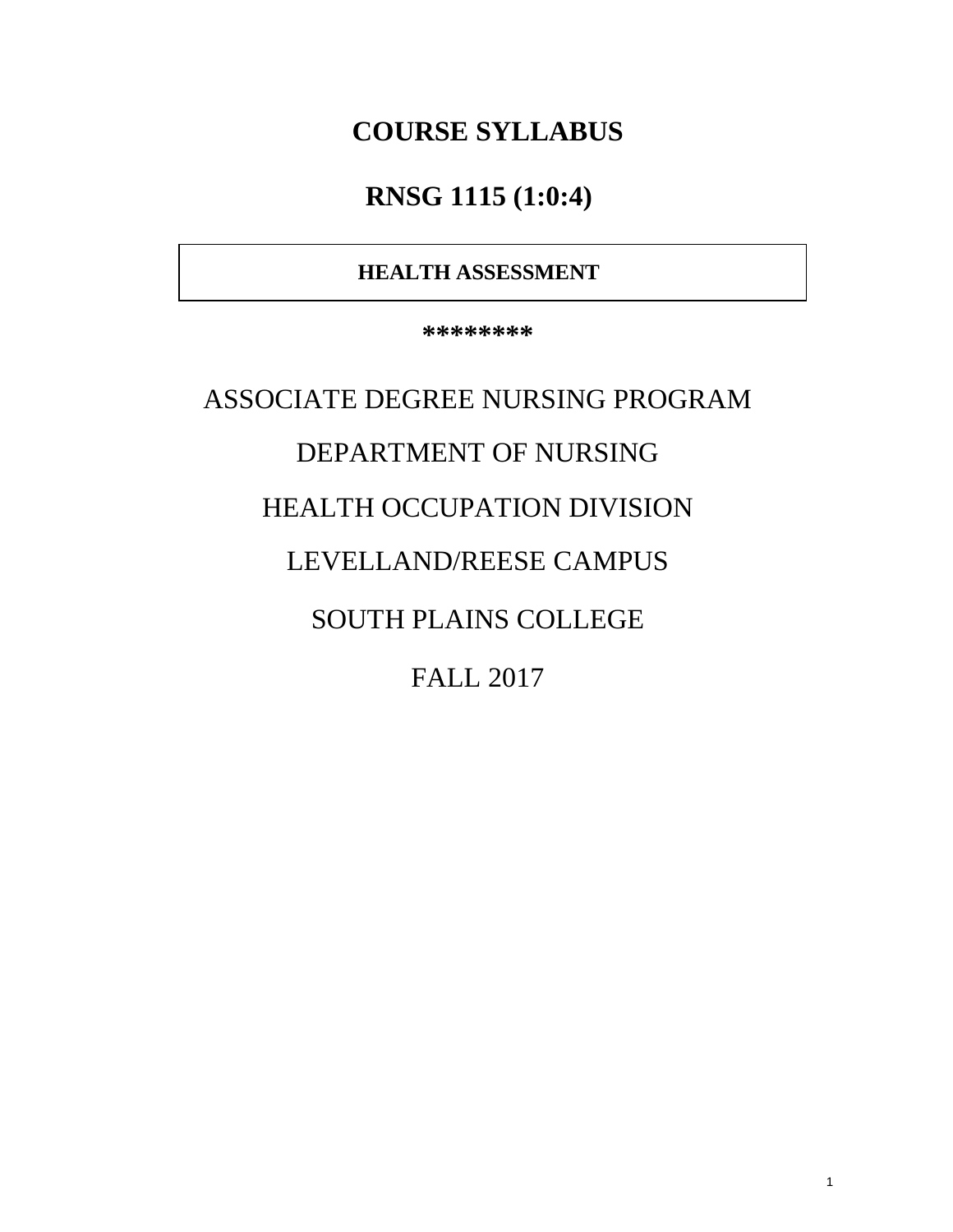#### **Faculty**

| Name                | <b>Phone Numbers</b> | Email                                     | Office        |
|---------------------|----------------------|-------------------------------------------|---------------|
| Mandie Cole MSN, RN | 806.716.2194 (o)     | acole@southplainscollege.edu              | <b>AH112I</b> |
|                     | 806.470.8230 (c)     |                                           |               |
| Delia Gonzales MSN, | 806.716.2393 (o)     | $d$ gonzales $46@$ southplainscollege.edu | <b>AH112H</b> |
| <b>RN</b>           | 806.778.5377 (c)     |                                           |               |
|                     |                      |                                           |               |
| Dawn Kineman DNP.   | 806.716.2392 (o)     | dkineman@southplainscollege.edu           | AH112G        |
| RN, CPN, Course     | 806.632.2300 (c)     |                                           |               |
| Leader, Level 1     |                      |                                           |               |
| Coordinator         |                      |                                           |               |
|                     |                      |                                           |               |
| Connie Wilde MSN,   | 806.716.2977 (o)     | cwilde@southplainscollege.edu             | <b>AH112E</b> |
| <b>RN</b>           | 806.786.4452 (c)     |                                           |               |
|                     |                      |                                           |               |

#### SOUTH PLAINS COLLEGE IMPROVES EACH STUDENT'S LIFE

\*\*\*\*\*\*\*\*\*\*\*\*\*\*\*\*\*\*\*\*\*\*\*\*\*\*\*\*\*\*\*\*\*\*\*\*\*\*\*\*\*\*\*\*\*\*\*\*\*\*\*\*\*\*\*\*\*\*\*\*\*\*\*\*\*\*\*\*\*\*\*\*\*\*\*\*\*\*

### **GENERAL COURSE INFORMATION:**

#### **A. COURSE DESCRIPTION**

Development of skills and techniques required for a comprehensive nursing health assessment within a legal/ethical framework. This course lends itself to a blocked approach. Topics include knowledge, skills and professional values. Through classroom and interactive experiences the students explores basic concepts and skills related to physical assessment of diverse clients. The student will describe the components of a comprehensive health assessment and demonstrate competency performing an adult physical assessment. Prerequisites: Psychology 2314, Biology 2401, English 1301, and Biology 2420. Concurrent enrollment of RNSG 1105, RNSG 1144, RNSG 1160, and RNSG 1413.

#### **B. STUDENT LEARNING OUTCOMES**

At the completion of the course, the student will be expected to:

- 1. Provide care based on current knowledge, theory, and research.
- 2. Assume accountability and responsibility for practice.
- 3. Utilize principles of therapeutic communication with individuals.
- 4. Perform complete health assessments and documentation on individual clients.
- 5. Utilize information technologies to enhance knowledge base, retrieve information to support nursing practice and document nursing actions.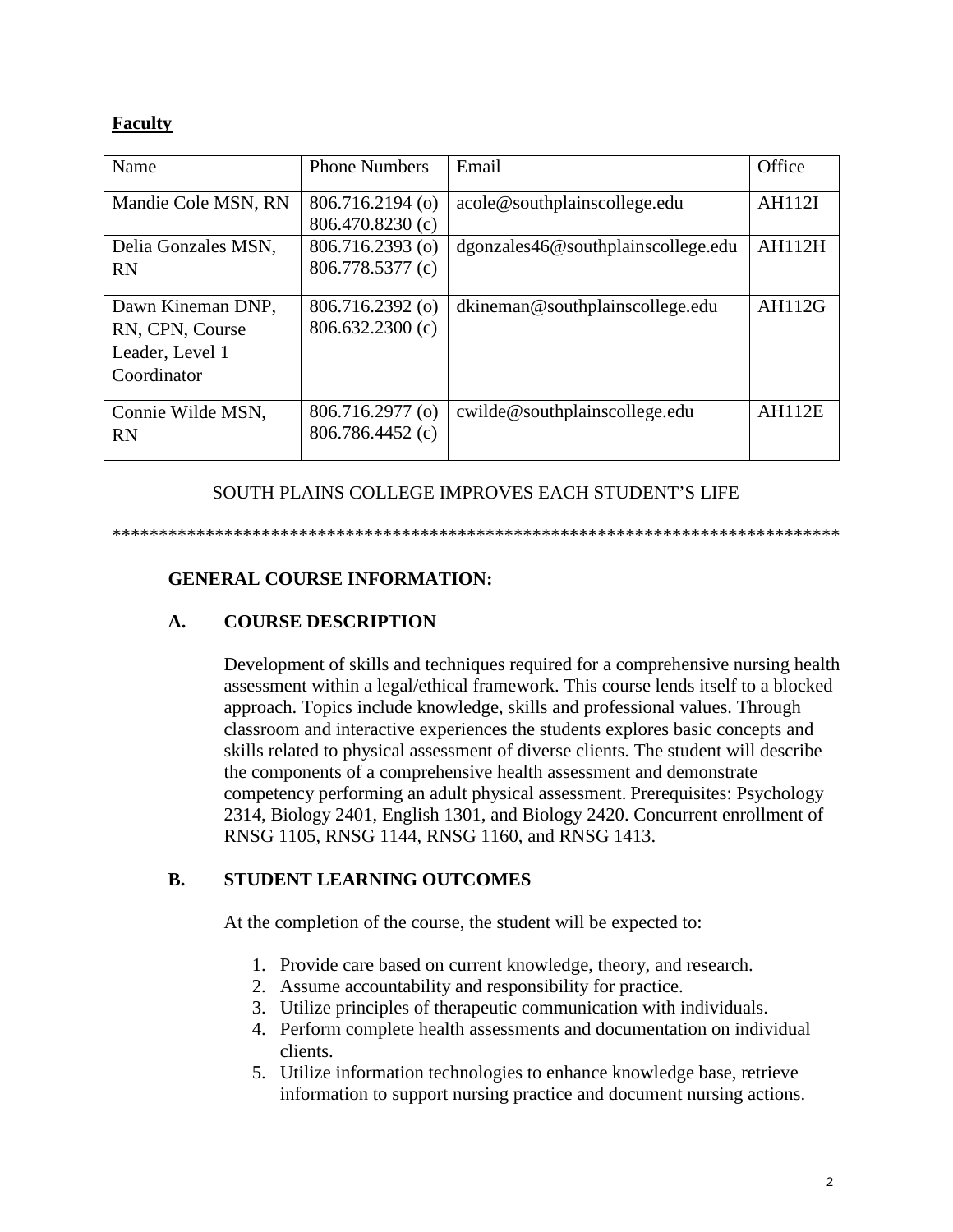Upon satisfactory completion of RNSG 1115, the student will meet the following: SPC ADNP Graduate Outcomes: 1-5; DECs (Differentiated Essential Competencies) listed in the clinical evaluation tool and each unit. The SCANS (Secretary's Commission on Attaining Necessary Skills) Competencies Foundations. Skills found within this course are: C1-14, C16, C18, C19, F6-9, F11-13, F15, & F16.

### **C. TEACHING & EVALUATION**

Teaching methods: clinical instruction, simulation, clinical lab, scenarios, case studies, focus learning groups Evaluation methods: demonstration, individual assignments, lab practicum Web based: online quizzes and assignment submissions

If you are having difficulty accessing or using any components of Blackboard contact Brooke Walker at bawalker@southplainscollege.edu or call 806-716- 2180.

## **D. ACADEMIC INTEGRITY**

Students are expected to adhere to the professional standards set forth in the Associate Degree Nursing Program School of Nursing Student Handbook, as well as the American Nurses Association Code of Ethics for Nurses. It is the responsibility of the School of Nursing to teach and model professional behaviors, and it is the responsibility of the student to demonstrate professional and academic integrity. The student is representing the School of Nursing any time they are in the student role, in any location, and are expected to maintain the highest standards. Any point deductions will be taken from the final course average.

| Professional Integrity                                      | Point deduction from final |  |
|-------------------------------------------------------------|----------------------------|--|
|                                                             | course grade               |  |
| Applies legal and ethical standards                         | - 1 point per variance     |  |
| Maintains patient confidentiality                           | - 1 point per variance     |  |
| <b>Professional Behaviors</b>                               |                            |  |
| Exhibits professional attitude                              | - 0.5 points per variance  |  |
| Accountable for learning                                    | - 0.5 points per variance  |  |
| Responds to faculty/staff contact within 24 hours           | - 0.5 points per variance  |  |
| Attends all appointments, including appointments with       | - 0.5 points per variance  |  |
| faculty and retention counselors                            |                            |  |
| Scheduling and Attendance                                   |                            |  |
| Adheres to institutional policies and procedures related to | - 0.5 points per variance  |  |
| scheduling                                                  |                            |  |
| Accountable for developing and adhering to schedule         | - 0.5 points per variance  |  |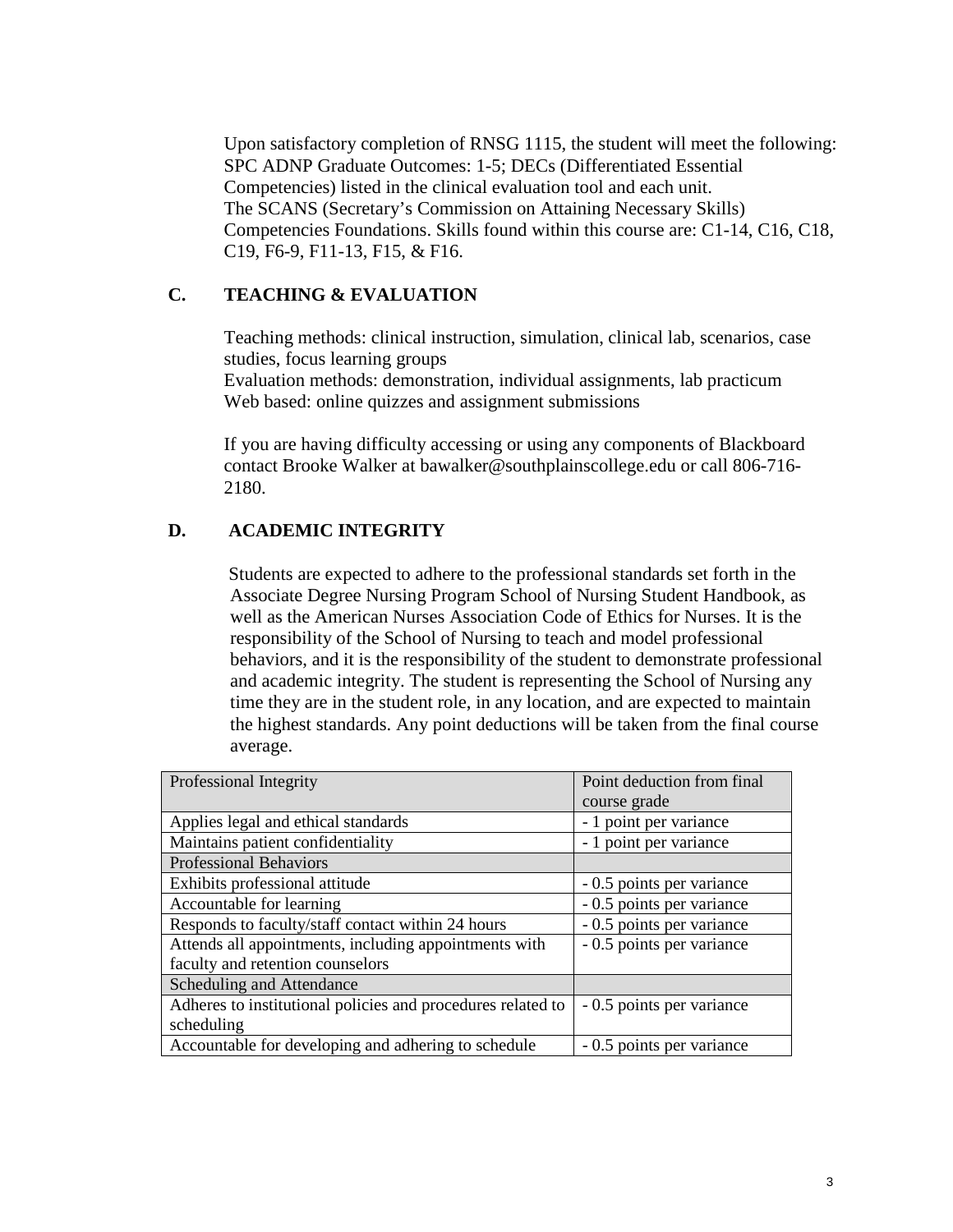### **E. PLAGIARISM POLICY**

Refer to the SPC student nursing handbook. Refer to the "Honesty Policy" located in the student handbook and appendix for examples of plagiarism. Violations of the honesty policy include cheating during testing, plagiarizing another's work, and falsifying records will result in failure of the course.

## **F. ATTENDANCE POLICY**

- 1. The SPC ADNP policy must be followed. Refer to the SPC ADNP Nursing Student Handbook to review this policy. In addition, refer to the attendance policy found in the South Plains College Catalog.
- 2. Punctual and regular clinical/attendance, as stated in the SPC handbook, is required of all students attending South Plains College.
	- a. Lecture attendance is mandatory. \*Do not be tardy for lecture. Pagers and cellular phones must be turned off during the lecture period. Cell phones found to be turned on during the lecture period or while in the NLRL will be confiscated and given to the Health Occupations Dean.
	- b. Students missing 2 hours will be referred to the Health Occupation Dean. If the student is in good standing, has properly notified the instructor when absent, and resolved the problem causing the absence, the instructor has the option to allow student to continue in the course. Assignments for missed experiences will be determined by the instructor. The instructor may initiate a student's withdrawal if a student misses two (2) hours or more of class or simulation, missed time is accumulative.

## **G. TEXTBOOKS AND OTHER MATERIALS**

#### **Required Resources**

- ATI Nursing Education. (2016). *Fundamentals of Learning: Review module.* (9th ed.). Assessment Technologies Institute, LLC.
- Taylor, C., Lillis, C., & Lynn, P. (2015). *Fundamentals of Nursing*. (8<sup>th</sup> ed.). ISBN: 978-1-4963-2418-4 (Course Point Plus) Includes resources for medications, lab tests, diagnostics, pathophysiology, etc)

#### **Recommended Text**

Any health assessment handbook and medical dictionary of choice

#### **H. ASSIGNMENT POLICY**

Assignments are due by the assigned dates and times in Central Standard Time (CST) on the class schedule. Students should contact faculty prior to the due date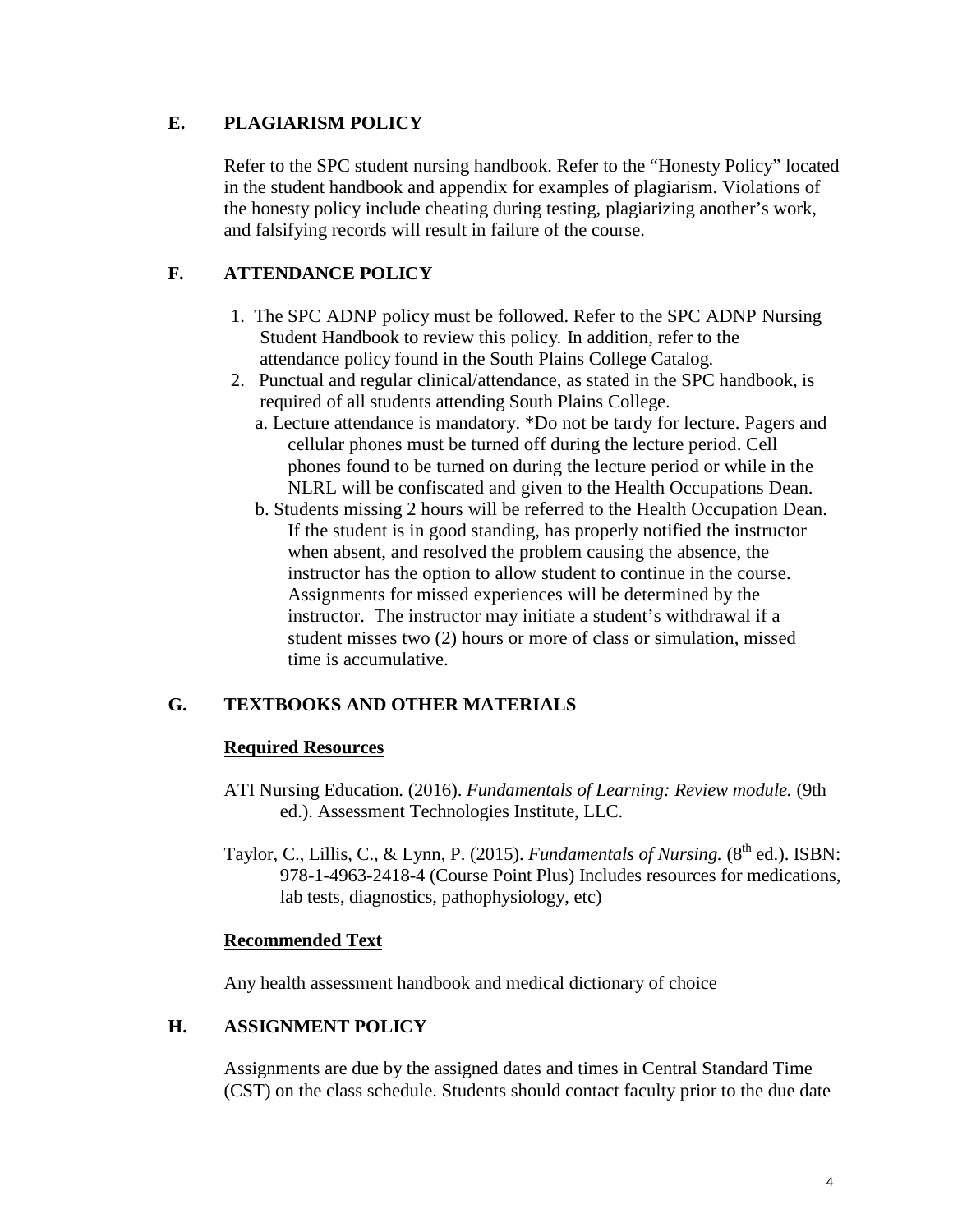and time if they anticipate material will be late. Please note contacting faculty will not guarantee the receipt of an extension for the assignment. Please allow enough time for preparation and submission of each assignment prior to the scheduled due date. Failure to submit assignments by the due date may result in deductions on professional standards.

### **I. ASSIGNMENTS**

#### **Quizzes**

Student will be required to complete three quizzes listed on the class schedule for **40%** of the final course grade. Failure to obtain a 77% or greater quiz average will result in an F for this course. Quizzes vary in the number of questions; however, the student will receive 1 minute per question to complete the exam. Quizzes are located under the Quiz tab in Blackboard. Any quiz not completed during the assigned time frame will receive a zero.

During the quiz NEVER click the Back, Forward, or the Refresh buttons. Let the screen resolve when saving an answer before clicking next. Quiz reviews may be completed by the retention counselor per the student's request. There are no "dropped" grades or extra credit assignments in this course.

Policy on Quiz Administration:

Quizzes will be administered according to the schedule set by the course facilitator documented in the course syllabus. Any changes to the quiz schedule will be at the discretion of the course facilitator.

To better prepare the student for the licensure exam testing format, unit, and quizzes will be administered as follows:

- Questions will be given to the student one at a time.
- The student must answer and save the answer before going to the next question.
- The student will not be allowed to return to previous questions.
- Any question not saved by the student will be marked wrong.

#### **Simulation Physical Assessment**

Student will be required to complete a head to toe physical assessment in the Center for Clinical Excellence simulation lab on Reese campus. Students unsuccessful in obtaining a 77% will be required to remediate and record a physical assessment on a peer in the nursing learning lab. If remediation is required the maximum score possible will be a 90. The remediation grade will be recorded as the final grade for the Simulation Physical Assessment; the two grades will not be averaged. Failure to obtain a 77% on the Simulation Physical Assessment will result in an F for this course. The Simulation Physical Assessment will account for **40%** of the final course grade. Review grading rubric and additional instructions under Simulation Physical Assessment learning module located under course content in Blackboard.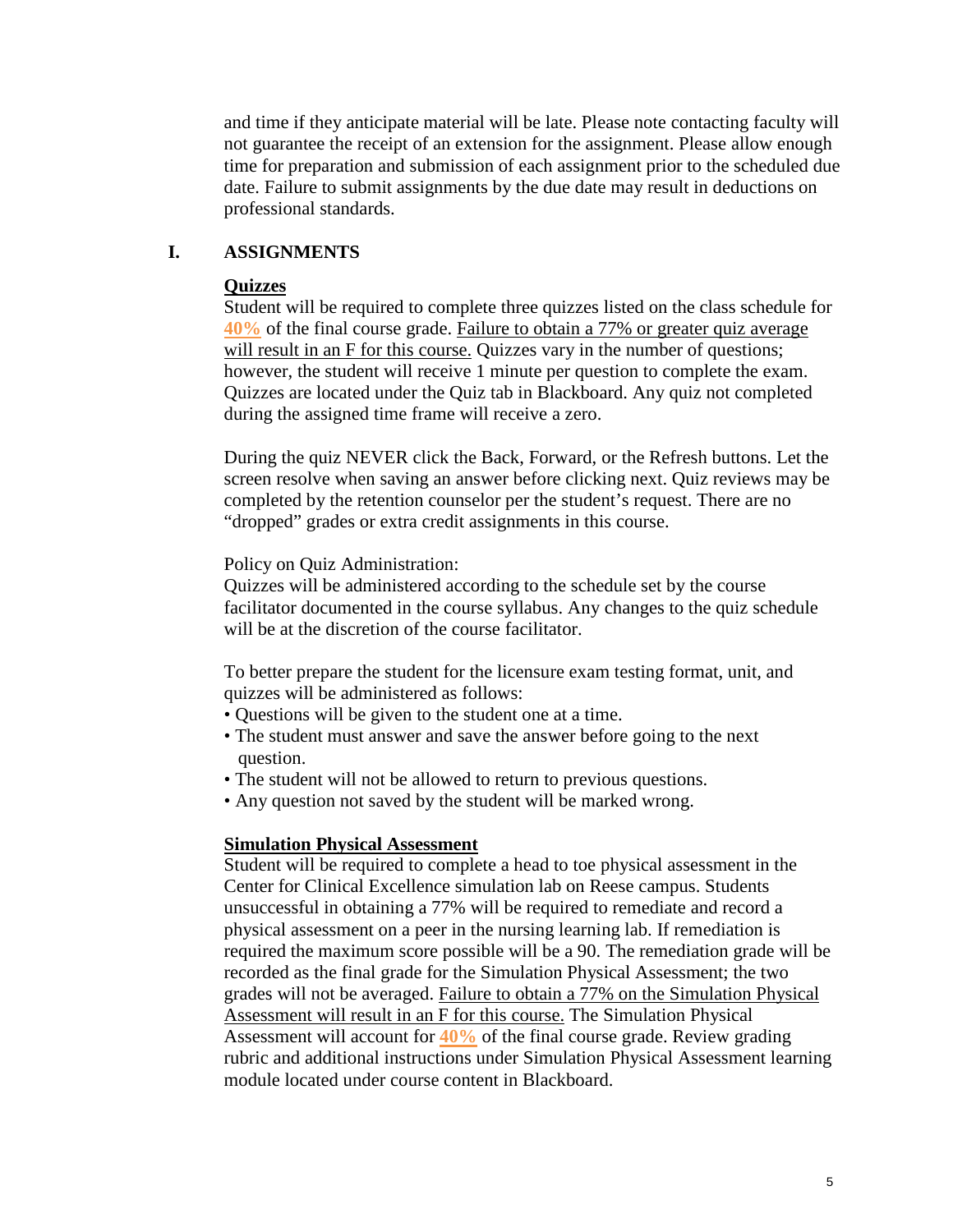#### **Simulation Physical Assessment Documentation**

Students will complete a patient database documentation packet immediately after completion of the physical assessment. The Simulation Physical Assessment Documentation will account for **10%** of the final course grade. Review grading rubric and additional instructions under Simulation Physical Assessment learning module located under course content in Blackboard. Documentation will be submitted under the assignment link in blackboard by the due date specified on the class schedule. Documentation will be due the day the student completes the physical assessment.

#### **Health History Documentation**

Students will complete a health history on a peer. Health history components are found on page 127-129 in the ATI fundamentals textbook. Health History Documentation will be submitted under the assignment link in blackboard by the due date specified on the class schedule. The Health History Documentation will account for **5%** of the final course grade.

#### **Course Point Assignments**

Student will complete 3 course point assignments prior to class day 2-4. Course point assignments will account for **5%** of the final course grade.

#### **Additional Practice**

At any time a faculty member can require a student to complete additional practice in the simulation lab to ensure student and patient safety in clinical. If not completed, the student will receive deductions on professional standards.

#### **J. GRADING POLICY**

The grade for this course will be determined upon completion of the following components:

| Quizzes $(3)$                                       | 40%  |
|-----------------------------------------------------|------|
| <b>Simulation Physical Assessment</b>               |      |
| <b>Simulation Physical Assessment Documentation</b> |      |
| <b>Health History Documentation</b>                 |      |
| <b>Course Point Assignments</b>                     | 5%   |
| <b>Course Total</b>                                 | 100% |

**\* Additional assignments will not be included until a 77% quiz average is obtained and students have obtained a 77% on the Simulation Physical Assessment. Failure to obtain a 77% on the Simulation Physical Assessment and/or quiz average will result in an F for this course.**

Course grades are based on the following scale:

 $A = 90-100%$  $B = 80 - 89.99\%$  $C = 77 - 79.99\%$  $D = 60 - 76.99\%$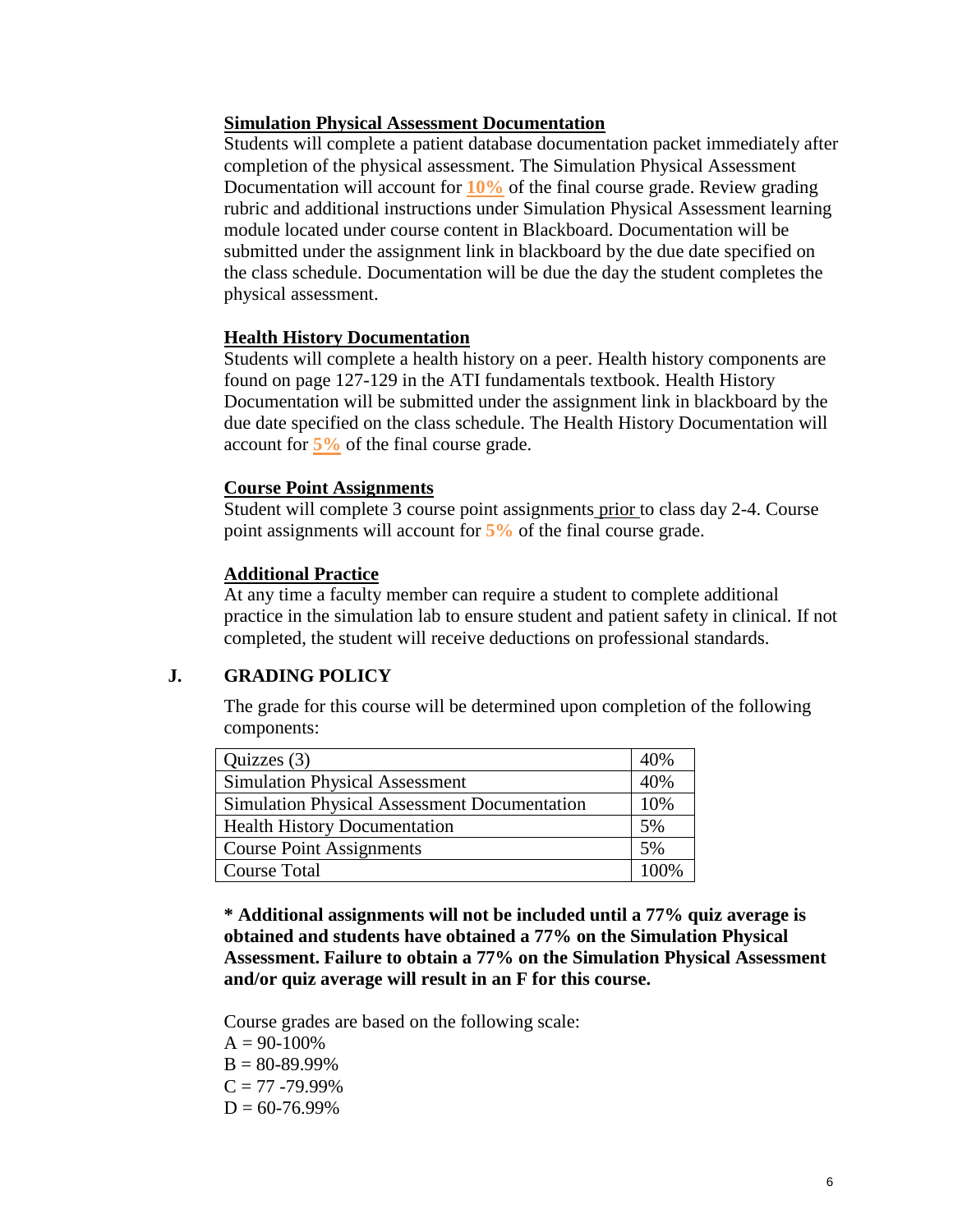$F =$  below 60%

#### **K**. **SIMULATION/SKILLS LAB**

1. The SPC Uniform Policy must be followed in the clinical area. See the ADNP Student Handbook. The student must be in compliance with the uniform dress code for simulation. A student may receive deductions and/or be sent home for noncompliance of the SPC Uniform Policy.

2. No cell phones or smart watches are allowed in the clinical setting. Failure to comply will result in the student being sent home, resulting in a zero for the simulation physical assessment.

3. The skill laboratory component serves the following functions:

a. Provides the opportunity for students to practice their skills prior to simulation performance. The nursing faculty expects the nursing student to develop a safe beginning level of proficiency with procedures by utilizing the Nursing Learning Resource Lab. This will maximize positive productive outcomes for both the client and the nursing student. b. The first attempt on the simulation physical assessment will be completed at the CCE upon completion of the didactic portion of the course. The student will have one opportunity to record the second attempt on a peer and will coordinate with the NLRL staff for the recording. c. The student must wear the SPC ADNP lab coat or SPC ADNP uniform while in the skills lab. Long hair and bangs must be contained. Failure to comply with the lab dress code will result in the student being required to leave the NLRL or will result in a failed recording. The student is expected to be in total compliance with the uniform dress code at any time the SPC uniform is worn.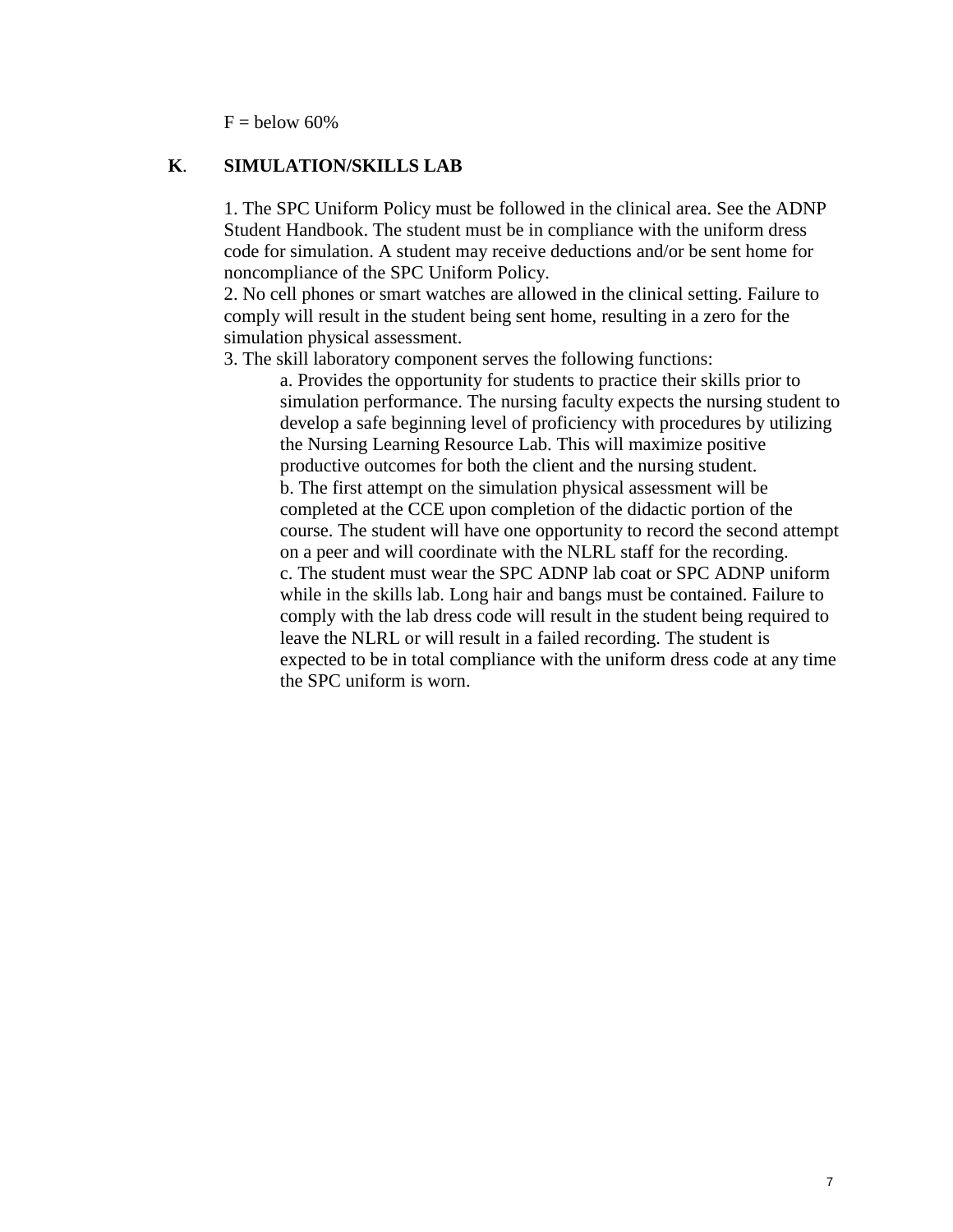## **K. COURSE SCHEDULE**

| <b>Date</b> | <b>Topic</b>                                    | <b>Due Dates</b>       | <b>Required</b><br><b>Readings</b> |
|-------------|-------------------------------------------------|------------------------|------------------------------------|
|             |                                                 |                        |                                    |
| 8/30        | <b>Syllabus Review</b>                          | <b>Health History</b>  | Taylor:                            |
| 0830-       | <b>Introduction to Health Assessment</b>        | <b>Documentation</b>   | Chapters 25                        |
| 1230        | <b>Purpose of Physical Assessment</b>           | due by $9/5$ @         | $(625-636),$                       |
| Reese       | <b>Health History</b>                           | 2300                   | 20 (467-468),                      |
|             | Preparation and Organization of Exam            | <b>Course Point+</b>   | 45 (1713)                          |
|             | <b>Skills of Physical Assessment</b>            | <b>Assignment 1</b>    | <b>ATI: Chapter</b>                |
|             |                                                 | Due by $9/5$ @<br>2300 | 26 (127-130)                       |
| 9/6         | <b>General Survey</b>                           | <b>Course Point+</b>   | Taylor:                            |
| 0830-       | V/S                                             | <b>Assignment 2</b>    | Chapter 25                         |
| 1230        | Skin, Hair, and Nails                           | Due by 9/10 @          | $(636-648)$                        |
| Reese       | <b>Head and Neck</b>                            | 2300                   | ATI: 26                            |
|             | <b>Quiz 1</b> (includes class $1 \& 2$ )        |                        | $(130-131), 27$                    |
|             |                                                 |                        | $(133-140),$                       |
|             |                                                 |                        | 28, 30                             |
| 9/11        | Heart & Vascular System                         | <b>Course Point+</b>   | Taylor:                            |
| 0830-       | Thorax and Lungs                                | <b>Assignment 3</b>    | Chapter 25                         |
| 1230        | Abdomen                                         | Due by 9/12 @          | $(648-662)$                        |
| Reese       | Female and Male Genitalia, including            | 2300                   | <b>ATI: 29</b>                     |
|             | <b>Breast</b>                                   |                        |                                    |
|             | <b>Rectum and Anus</b>                          |                        |                                    |
|             | <b>Ouiz 2</b>                                   |                        |                                    |
| 9/13        | Neurological System                             |                        | Taylor:                            |
| 0830-       | Musculoskeletal Systems<br>Pain                 |                        | Chapter 25                         |
| 1230        | Putting It All Together                         |                        | $(662-671)$<br><b>ATI: 31</b>      |
| Reese       | Quiz 3                                          |                        |                                    |
| 9/14        | <b>Simulation Physical Assessment Check-Off</b> | Simulation             |                                    |
| 0830-       | (see student schedule)                          | <b>Physical</b>        |                                    |
| 16          | Documentation is due the day you complete       | <b>Assessment</b>      |                                    |
| Reese       | the assessment.                                 | <b>Documentation</b>   |                                    |
|             |                                                 | Due by $9/14$ @        |                                    |
|             |                                                 | 2300                   |                                    |
| 9/15        | Simulation Physical Assessment Check-Off        | <b>Simulation</b>      |                                    |
| 0830-       | (see student schedule)                          | <b>Physical</b>        |                                    |
| 16          | Documentation is due the day you complete       | <b>Assessment</b>      |                                    |
| Reese       | the assessment.                                 | <b>Documentation</b>   |                                    |
|             |                                                 | Due by $9/15$ @        |                                    |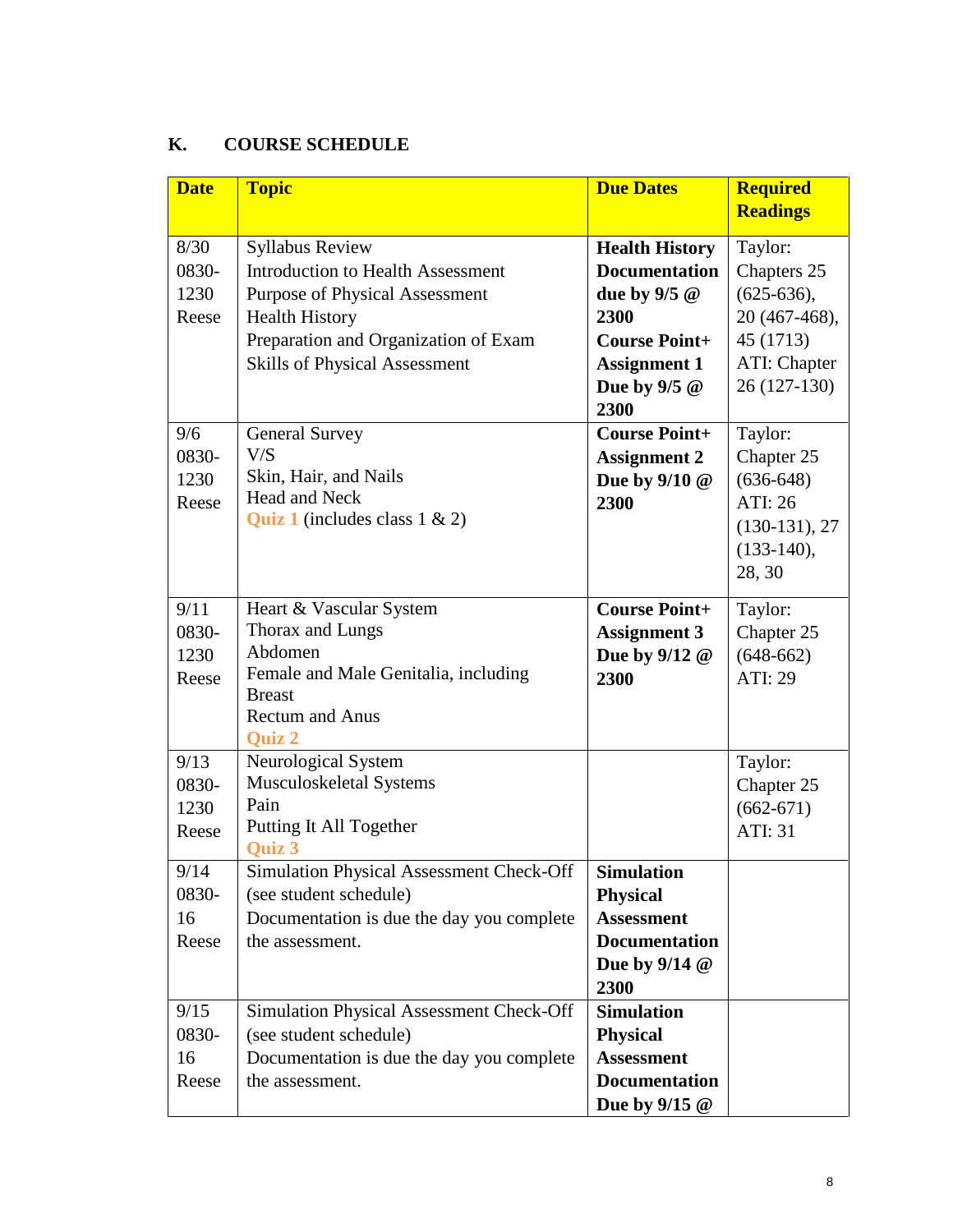|      | 2300               |
|------|--------------------|
| 9/29 | <b>Physical</b>    |
|      | <b>Assessment</b>  |
|      | <b>Remediation</b> |
|      | due by 9/29 @      |
|      | 2300               |

## **M. GRIEVANCE POLICY**

The student is responsible for scheduling an appointment with the instructor/course leader to discuss the final grade or discipline action. If the student is not satisfied, he/she should schedule an appointment with the Level I Semester I Coordinator. The next chain of command is to make an appointment with the Health Occupation Dean. The procedure will follow the same as found in the student handbook.

## **N. ACCOMMODATIONS**

South Plains College strives to accommodate the individual needs of all students in order to enhance their opportunities for success in the context of a comprehensive community college setting. It is the policy of South Plains College to offer all educational and employment opportunities without regard to race, color, national origin, religion, gender, disability or age (SPC Equal Opportunity Policy – General Catalog).

Students with disabilities, including but not limited to physical, psychiatric, or learning disabilities, who wish to request accommodations in this class should notify the Disability Services Office early in the semester so the appropriate arrangements may be made. In accordance with federal law, a student requesting accommodations must provide acceptable documentation of his/her disability to the Disability Services Office. For more information, call or visit the Disability Services Office at Levelland (Student Health & Wellness Office) 806-716-2577, Reese Center (Building 8) 806-716-4675, or Plainview Center (Main Office) 806- 716-4302 or 806-296-9611.

#### **O. VERIFICATION OF WORKPLACE COMPETENCIES**

External learning experiences (clinical) provide workplace settings in which students apply content and strategies related to program theory, management, and completion of the DECS of graduates of Texas nursing program. Level 1 outcomes will allow the student to continue to advance within the program.

#### **P. CAMPUS CONCEALED CARRY**

Campus Concealed Carry - Texas Senate Bill - 11 (Government Code 411.2031, et al.) authorizes the carrying of a concealed handgun in South Plains College